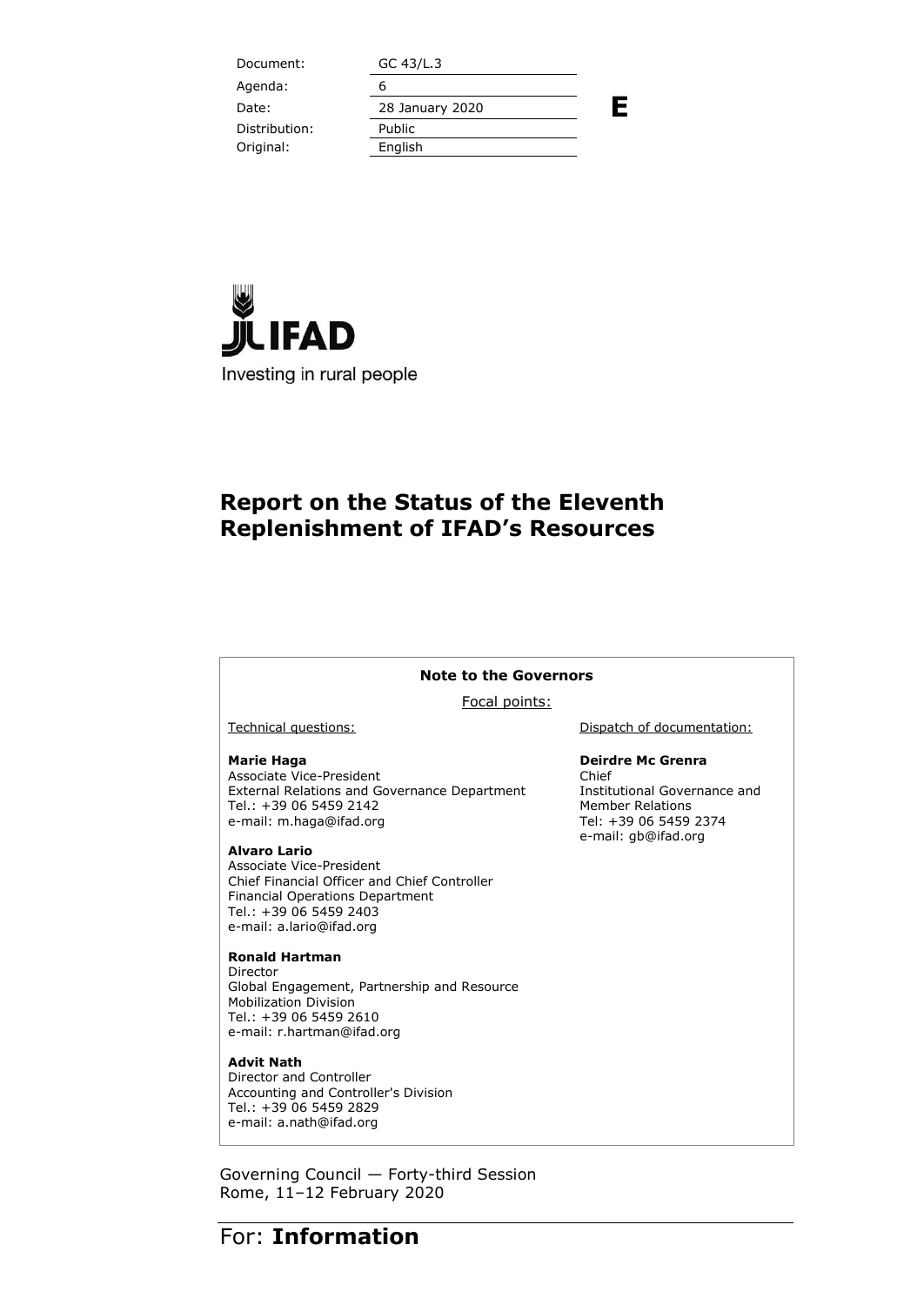### **Report on the Status of the Eleventh Replenishment of IFAD's Resources**

- 1. For the information of the Governing Council, the present document contains the following annexes as at 31 December 2019.
	- Annex I Summary of the status of contributions to the Eleventh Replenishment of IFAD's Resources (IFAD11)
	- Annex II Status of core contributions, unrestricted complementary contributions and the grant element of concessional partner loans to IFAD11
	- Annex III Status of Debt Sustainability Framework compensation contributions to IFAD11
- 2. As shown in annex I of this report, total pledges as at 31 December 2019, including core contributions, unrestricted complementary contributions and the grant element of concessional partner loans amounted to US\$1,008.7 million equivalent, corresponding to 84 per cent of the IFAD11 target of US\$1.2 billion. Member States that have not yet pledged and those intending to increase their contribution are urged to communicate their pledges to the Fund as soon as possible.
- 3. Debt Sustainability Framework (DSF) compensation pledges received amounted to US\$35.1 million, while the total IFAD11 DSF share to be received from Member States is estimated at US\$39.5 million. Member States that have not yet contributed towards the DSF are strongly encouraged to do so.
- 4. As at 31 December 2019, instruments of contribution deposited amounted to US\$955.8 million, or 92 per cent of pledges. Member States whose instruments of contribution have not yet been deposited are requested to take the necessary action.
- 5. As at 31 December 2019, payments received from Member States for IFAD11 amounted to US\$489.1 million.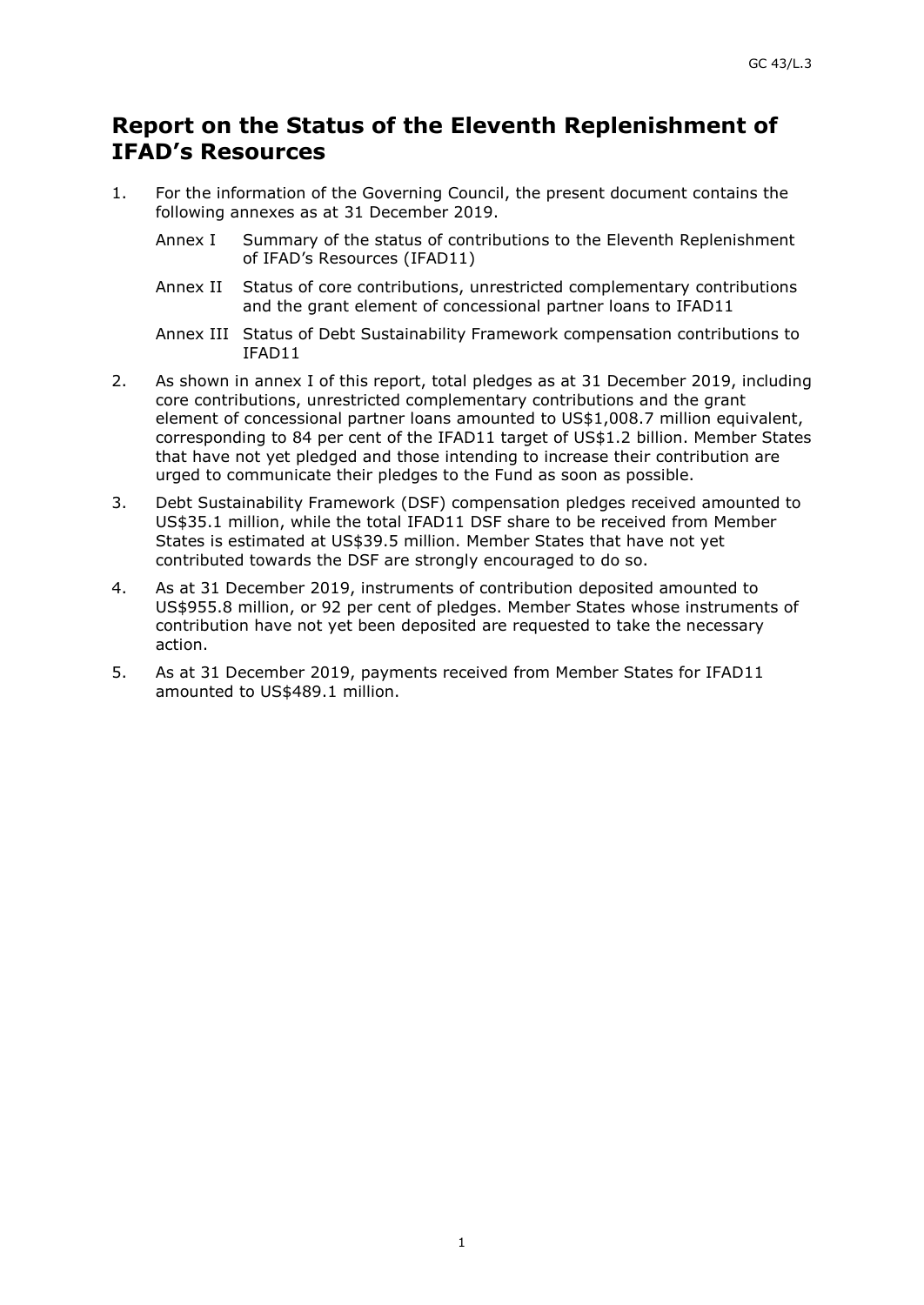### **Summary of the status of contributions to the Eleventh Replenishment of IFAD's Resources (IFAD11)**

As at 31 December 2019

|                                                                                              | Contributions excluding unrestricted<br>complementary contributions | Unrestricted<br>complementary<br>contributions | Total contributions, including<br>unrestricted complementary<br>contributions |                 |
|----------------------------------------------------------------------------------------------|---------------------------------------------------------------------|------------------------------------------------|-------------------------------------------------------------------------------|-----------------|
|                                                                                              | US\$ equivalent                                                     | US\$ equivalent                                | US\$ equivalent                                                               | %               |
| <b>Pledges</b>                                                                               |                                                                     |                                                |                                                                               |                 |
| Regular resources <sup>a</sup>                                                               | 960 429 745                                                         | 48 288 690                                     | 1 008 718 435                                                                 | 84 <sup>b</sup> |
| Debt Sustainability Framework (DSF) compensation                                             | 35 158 241                                                          | . .                                            | 35 158 241                                                                    |                 |
| <b>Total pledges</b>                                                                         | 995 587 986                                                         | 48 288 690                                     | 1 043 876 676                                                                 |                 |
| Instruments of contribution (IOCs)                                                           |                                                                     |                                                |                                                                               |                 |
| IOCs deposited                                                                               | 823 633 144                                                         | 47 600 063                                     | 871 233 207                                                                   |                 |
| DSF IOCs deposited                                                                           | 28 511 924                                                          |                                                | 28 511 924                                                                    |                 |
| Payments not supported by IOCs                                                               | 56 039 916                                                          | $\overline{\phantom{a}}$                       | 56 039 916                                                                    |                 |
| <b>Total IOCs</b><br>(including payments in cash and promissory notes not supported by IOCs) | 908 184 984                                                         | 47 600 063                                     | 955 785 047                                                                   | 92 <sup>c</sup> |
| <b>Payments received</b>                                                                     |                                                                     |                                                |                                                                               |                 |
| Payments received                                                                            | 424 436 296                                                         | 31 444 893                                     | 455 881 189                                                                   |                 |
| DSF payments received                                                                        | 33 246 767                                                          | $\overline{\phantom{a}}$                       | 33 246 767                                                                    |                 |
| <b>Total payments received</b>                                                               | 457 683 063                                                         | 31 444 893                                     | 489 127 956                                                                   | 47 $\degree$    |

a Includes the grant element of concessional partner loans totalling US\$51,048,754.

**b** Percentages calculated on the basis of the replenishment target of US\$1.2 billion.

c Percentages calculated on the basis of pledges.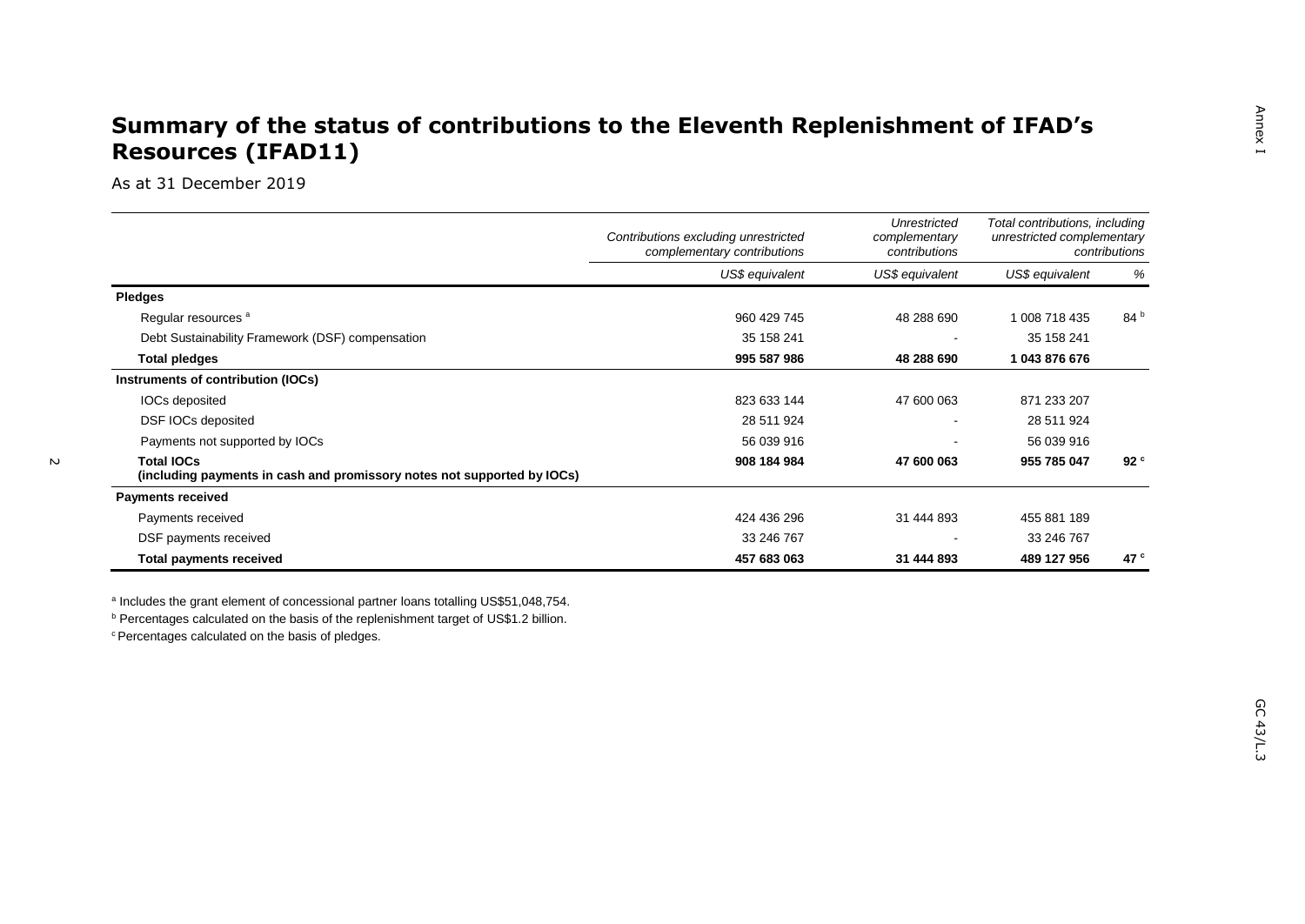## **Status of core contributions, unrestricted complementary contributions and the grant element of concessional partner loans to IFAD11**

As at 31 December 2019

|                                  | Deposit of instrument of<br>Pledge <sup>a</sup><br>contribution |             |               |           |               |                                           |                                 |
|----------------------------------|-----------------------------------------------------------------|-------------|---------------|-----------|---------------|-------------------------------------------|---------------------------------|
|                                  | Currency of<br>contribution <sup>c</sup>                        | Amount      | US\$ equiv. b | Date      | US\$ equiv. b | Payments as a % of<br>total contributions | Total payments<br>US\$ equiv. b |
| Afghanistan                      | US\$                                                            | 100 000     | 100 000       |           |               |                                           |                                 |
| Albania                          |                                                                 |             |               |           |               |                                           |                                 |
| Algeria                          |                                                                 |             |               |           |               |                                           |                                 |
| Angola                           | US\$                                                            | 3 925 193   | 3 925 193     |           |               | 99.9                                      | 3 919 350                       |
| Antigua and Barbuda              |                                                                 |             |               |           |               |                                           |                                 |
| Argentina                        | US\$                                                            | 2 401 570   | 2 401 570     |           |               |                                           |                                 |
| Armenia                          | US\$                                                            | 5 0 0 0     | 5 0 0 0       |           |               | 100                                       | 5 0 0 0                         |
| Austria                          | <b>EUR</b>                                                      | 15 423 679  | 17 701 916    | 20-Feb-19 | 17 701 916    | 30.8                                      | 5 460 437                       |
| Azerbaijan                       |                                                                 |             |               |           |               |                                           |                                 |
| Bahamas (The)                    |                                                                 |             |               |           |               |                                           |                                 |
| Bangladesh                       | US\$                                                            | 1 476 377   | 1 476 377     | 25-Jul-18 | 1 476 377     | 100                                       | 1 476 377                       |
| <b>Barbados</b>                  |                                                                 |             |               |           |               |                                           |                                 |
| Belgium                          |                                                                 |             |               |           |               |                                           |                                 |
| <b>Belize</b>                    |                                                                 |             |               |           |               |                                           |                                 |
| <b>Benin</b>                     | US\$                                                            | 3 3 8 7     | 3 3 8 7       |           |               | 100                                       | 3 3 8 7                         |
| <b>Bhutan</b>                    | US\$                                                            | 30 000      | 30 000        |           |               | 33.3                                      | 10 000                          |
| Bolivia (Plurinational State of) |                                                                 |             |               |           |               |                                           |                                 |
| Bosnia and Herzegovina           |                                                                 |             |               |           |               |                                           |                                 |
| Botswana                         | US\$                                                            | 135 000     | 135 000       |           |               | 33.3                                      | 45 000                          |
| <b>Brazil</b>                    | US\$                                                            | 5 473 990   | 5 473 990     | 20-Dec-18 | 5 473 990     | 44.2                                      | 2 420 908                       |
| <b>Burkina Faso</b>              | US\$                                                            | 125 000     | 125 000       | 13-Feb-18 | 125 000       | 33.3                                      | 41 666                          |
| <b>Burundi</b>                   | US\$                                                            | 20 000      | 20 000        |           |               | 100                                       | 20 000                          |
| Cambodia                         | US\$                                                            | 450 000     | 450 000       |           |               |                                           |                                 |
| Cameroon                         | US\$                                                            | 1 160 628   | 1 160 628     |           |               |                                           |                                 |
| Canada                           | CAD                                                             | 71 284 469  | 55 088 461    | 14-Aug-18 | 55 088 461    | 29.9                                      | 16 448 585                      |
| Cabo Verde                       | US\$                                                            | 23 138      | 23 138        |           |               | 100                                       | 23 137                          |
| Central African Republic         |                                                                 |             |               |           |               |                                           |                                 |
| Chad                             | US\$                                                            | 300 000     | 300 000       |           |               |                                           |                                 |
| Chile                            |                                                                 |             |               |           |               |                                           |                                 |
| China <sup>e</sup>               | <b>CNY</b>                                                      | 540 622 790 | 80 133 816    | 02-Jul-18 | 80 133 816    | 32.2                                      | 25 814 317                      |
| Colombia                         |                                                                 |             |               |           |               |                                           |                                 |
| Comoros                          |                                                                 |             |               |           |               |                                           |                                 |
| Congo                            |                                                                 |             |               |           |               |                                           |                                 |
| Cook Islands                     |                                                                 |             |               |           |               |                                           |                                 |
| Costa Rica                       |                                                                 |             |               |           |               |                                           |                                 |
| Côte d'Ivoire                    | US\$                                                            | 100 000     | 100 000       |           |               | 100                                       | 100 000                         |
| Croatia                          |                                                                 |             |               |           |               |                                           |                                 |
| Cuba                             |                                                                 | 59 254      | 59 254        |           |               |                                           |                                 |
|                                  | US\$                                                            |             |               |           |               |                                           |                                 |
| Cyprus                           | US\$                                                            | 60 000      | 60 000        | 15-Oct-18 | 60 000        | 33.3                                      | 20 000                          |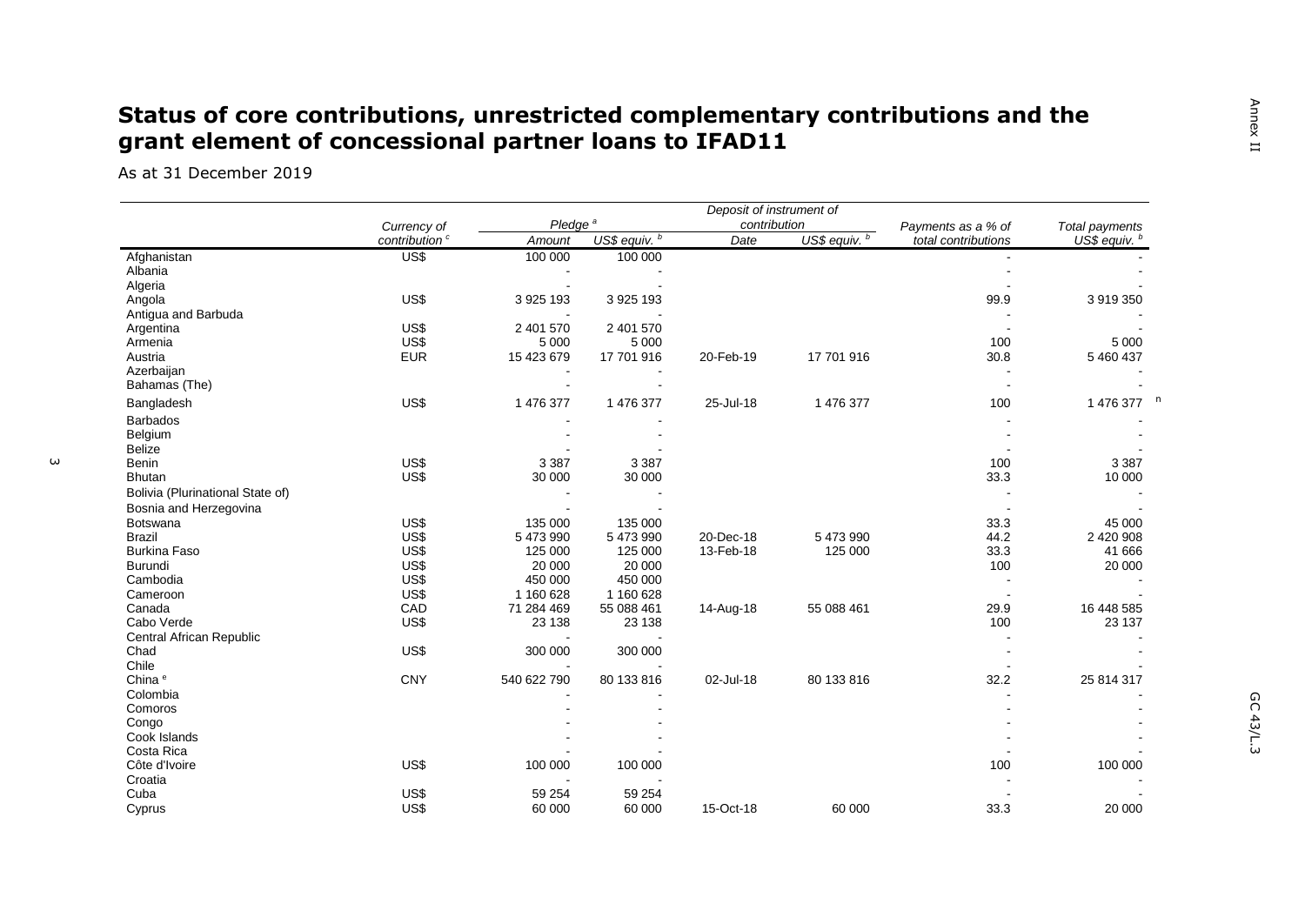|                                                                           | Deposit of instrument of  |                     |               |              |                           |                     |                 |
|---------------------------------------------------------------------------|---------------------------|---------------------|---------------|--------------|---------------------------|---------------------|-----------------|
|                                                                           | Currency of               | Pledge <sup>a</sup> |               | contribution |                           | Payments as a % of  | Total payments  |
|                                                                           | contribution <sup>c</sup> | Amount              | US\$ equiv. b | Date         | US\$ equiv. $\frac{b}{b}$ | total contributions | US\$ equiv. $b$ |
| Democratic People's Republic of Korea<br>Democratic Republic of the Congo | US\$                      | 100 000             | 100 000       |              |                           |                     |                 |
| Denmark                                                                   |                           |                     |               |              |                           |                     |                 |
| Djibouti                                                                  |                           |                     |               |              |                           |                     |                 |
| Dominica                                                                  |                           |                     |               |              |                           |                     |                 |
| Dominican Republic                                                        | US\$                      | 200 000             | 200 000       |              |                           |                     |                 |
| Ecuador                                                                   | US\$                      | 150 000             | 150 000       |              |                           |                     |                 |
|                                                                           |                           |                     |               |              |                           |                     |                 |
| Egypt                                                                     | US\$                      | 2 881 884           | 2 881 884     |              |                           | 100                 | 2 881 884       |
| El Salvador                                                               | US\$                      | 100 000             | 100 000       |              |                           | 100                 | 100 000         |
| <b>Equatorial Guinea</b>                                                  |                           |                     |               |              |                           |                     |                 |
| Eritrea                                                                   | US\$                      | 40 000              | 40 000        |              |                           | 100                 | 40 000          |
| Eswatini <sup>f</sup>                                                     | US\$                      | 25 000              | 25 000        |              |                           | 100                 | 25 000          |
| Ethiopia                                                                  | US\$                      | 50 000              | 50 000        |              |                           | 79.9                | 39 965          |
| Fiji                                                                      | US\$                      | 100 000             | 100 000       |              |                           |                     |                 |
| Finland                                                                   | <b>EUR</b>                | 9 9 9 2 3 7         | 11 469 341    | 11-Jun-18    | 11 469 341                | 13.7                | 1576078         |
|                                                                           | EUR <sup>h</sup>          | 19 977 838          | 22 928 771    | 30-Jun-19    | 22 928 771                | 100                 | 22 928 771      |
| France <sup>9</sup>                                                       | US\$                      | 44 501 919          | 44 501 919    | 27-Aug-18    | 44 501 919                | 30.2                | 13 435 252      |
|                                                                           | EUR <sup>h</sup>          | 20 915 344          | 24 004 756    | 30-Jun-19    | 24 004 756                | 100                 | 24 004 756      |
| Gabon                                                                     | XAF                       | 292 165 468         | 511 194       |              |                           |                     |                 |
| Gambia (The)                                                              |                           |                     |               |              |                           |                     |                 |
| Georgia                                                                   |                           |                     |               |              |                           |                     |                 |
| Germany                                                                   | <b>EUR</b>                | 60 804 662          | 69 786 138    | 24-Jul-18    | 69 786 138                | 27.2                | 19 006 843      |
|                                                                           | EUR <sup>i</sup>          | 20 000 000          | 22 954 206    | 03-Jan-18    | 22 954 206                | 26.6                | 6 110 410       |
| Ghana                                                                     | US\$                      | 584 251             | 584 251       |              |                           |                     |                 |
| Greece                                                                    |                           |                     |               |              |                           |                     |                 |
| Grenada                                                                   |                           |                     |               |              |                           |                     |                 |
| Guatemala                                                                 |                           |                     |               |              |                           |                     |                 |
| Guinea                                                                    | US\$                      | 100 000             | 100 000       |              |                           | 100                 | 100 000         |
| Guinea-Bissau                                                             |                           |                     |               |              |                           |                     |                 |
| Guyana                                                                    | US\$                      | 456 160             | 456 160       |              |                           | 100                 | 456 160         |
| Haiti                                                                     |                           |                     |               |              |                           |                     |                 |
| Honduras                                                                  |                           |                     |               |              |                           |                     |                 |
| Hungary                                                                   |                           |                     |               |              |                           |                     |                 |
| Iceland                                                                   |                           |                     |               |              |                           |                     |                 |
| India                                                                     | US\$                      | 39 015 700          | 39 015 700    | 11-Jun-18    | 39 015 700                | 66.7                | 26 015 700      |
|                                                                           | $US$^h$                   | 4 115 227           | 4 115 227     | 30-Jun-19    | 4 115 227                 | 33.3                | 1 371 742       |
| Indonesia                                                                 | US\$                      | 9 803 140           | 9 803 140     | 22-Jun-18    | 9 803 140                 | 28.6                | 2 803 140       |
| Iran (Islamic Republic of)                                                |                           |                     |               |              |                           |                     |                 |
| Iraq                                                                      |                           |                     |               |              |                           |                     |                 |
| Ireland                                                                   | <b>EUR</b>                | 7 186 619           | 8 248 156     | 04-Dec-19    | 8 248 156                 | 30.4                | 2 509 605       |
| Israel                                                                    | US\$                      | 10 000              | 10 000        |              |                           | 100                 | 10 000          |
| Italy                                                                     | <b>EUR</b>                | 55 255 614          | 63 417 439    | 11-May-18    | 63 417 439                | 7.2                 | 4539899         |
| Jamaica                                                                   |                           |                     |               |              |                           |                     |                 |
|                                                                           |                           |                     |               |              |                           |                     |                 |
| Japan                                                                     | <b>JPY</b>                | 6 115 019<br>791    | 54 937 680    | 11-Jul-18    | 54 937 680                | 100                 | 54 937 680 n    |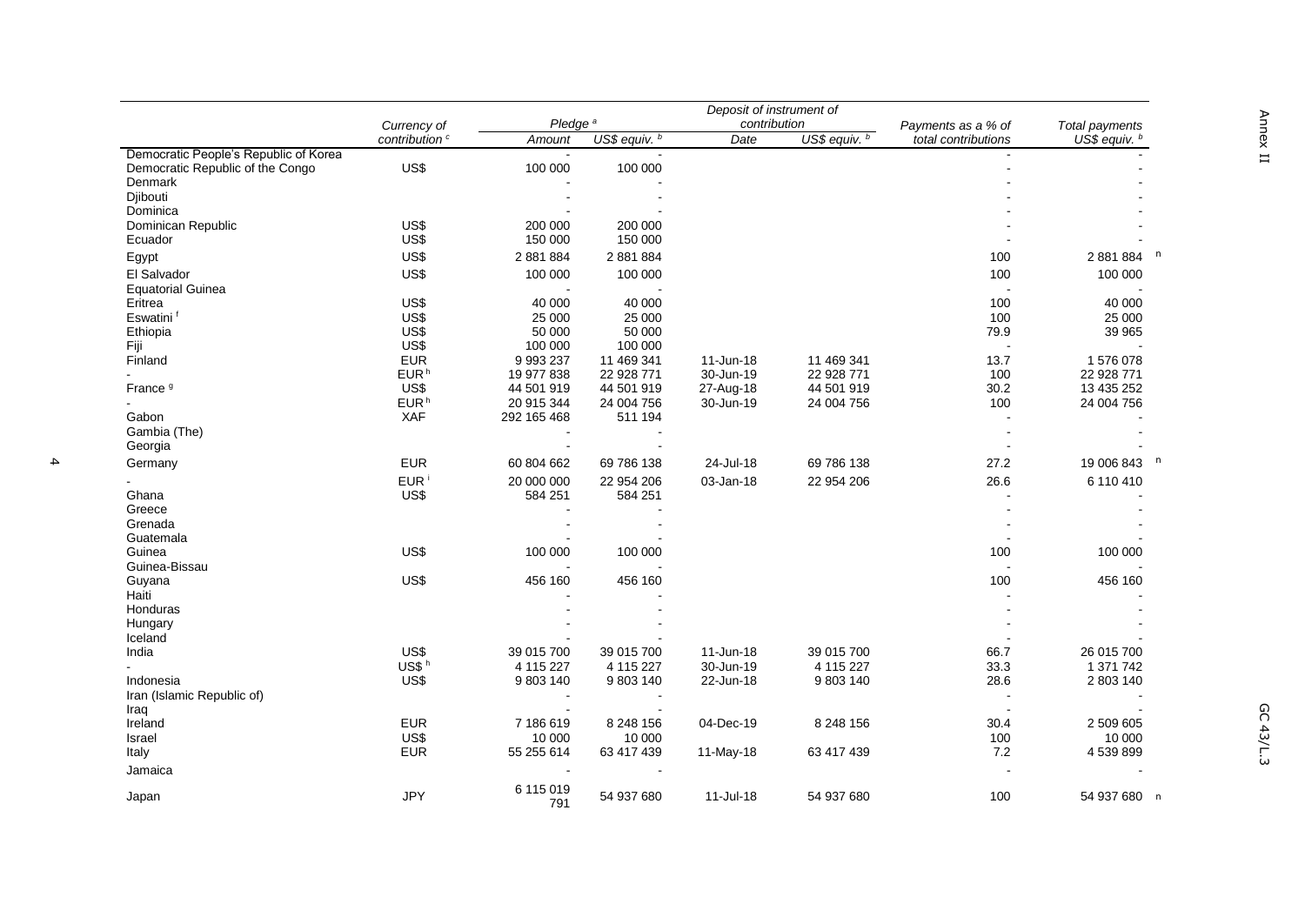|                                                | Currency of               | Pledge <sup>a</sup>      |               | Deposit of instrument of<br>contribution |               | Payments as a % of   | Total payments |
|------------------------------------------------|---------------------------|--------------------------|---------------|------------------------------------------|---------------|----------------------|----------------|
|                                                | contribution <sup>c</sup> | Amount                   | US\$ equiv. b | Date                                     | US\$ equiv. b | total contributions  | US\$ equiv. b  |
| Jordan                                         | US\$                      | 100 000                  | 100 000       |                                          |               |                      |                |
| Kazakhstan                                     | US\$                      | 20 000                   | 20 000        |                                          |               | 100                  | 20 000         |
| Kenya<br>Kiribati                              | US\$                      | 1 000 000                | 1 000 000     |                                          |               | 40<br>$\overline{a}$ | 400 000        |
| Kuwait <sup>d</sup>                            | US\$                      | 15 000 000               | 15 000 000    |                                          |               | 100                  | 15 000 000 n   |
| Kyrgyzstan<br>Lao People's Democratic Republic | US\$                      | 61 000                   | 61 000        |                                          |               | 100                  | 61 000         |
| Lebanon<br>Lesotho                             | US\$                      | 115 000                  |               |                                          |               | 100                  | 115 000        |
| Liberia                                        |                           |                          | 115 000       |                                          |               |                      |                |
| Libya                                          |                           |                          |               |                                          |               |                      |                |
| Luxembourg                                     | <b>EUR</b>                | 2 317 668                | 2 660 012     | 24-Jul-19                                | 823 675       | 31                   | 823 675        |
|                                                | EUR <sup>j</sup>          | 600 000                  | 1 032 939     | 24-Jul-19                                | 344 313       | 100                  | 1 032 939      |
| Madagascar<br>Malawi                           | US\$                      | 101 605                  | 101 605       | 18-Sep-18                                | 100 000       | 100                  | 101 605        |
| Malaysia                                       |                           | $\sim$                   |               |                                          |               |                      |                |
| Maldives                                       |                           |                          |               |                                          |               |                      |                |
| Mali                                           | US\$                      | 132 218                  | 132 218       |                                          |               | 100                  | 132 218        |
| Malta                                          |                           |                          |               |                                          |               |                      |                |
| Marshall Islands                               |                           |                          |               |                                          |               |                      |                |
| Mauritania                                     | US\$                      | 50 000                   | 50 000        |                                          |               |                      |                |
| <b>Mauritius</b>                               |                           |                          |               |                                          |               |                      |                |
| Mexico <sup>d</sup>                            | US\$                      | 5 000 000                | 5 000 000     |                                          |               |                      |                |
| Micronesia (Federated States of)               | US\$                      | 1 0 0 0                  | 1 0 0 0       |                                          |               | 100                  | 1 0 0 0        |
| Mongolia<br>Montenegro                         | US\$                      | 100 000                  | 100 000       |                                          |               |                      |                |
|                                                |                           |                          |               |                                          |               |                      |                |
| Morocco                                        | US\$                      | 772 440                  | 772 440       | 08-Jun-18                                | 772 440       | 100                  | 772 440 n      |
| Mozambique                                     | US\$                      | 85 000                   | 85 000        |                                          |               |                      |                |
| Myanmar                                        | US\$                      | 6 0 0 0                  | 6 0 0 0       | 20-Aug-18                                | 6 0 0 0       | 100                  | 6 0 0 0        |
| Namibia                                        |                           |                          |               |                                          |               |                      |                |
| Nauru                                          | US\$                      | 75 000                   | 75 000        |                                          |               | 99.2                 | 74 413         |
| Nepal<br>Netherlands <sup>k</sup>              | US\$                      | 83 000 000               | 83 000 000    | 10-Dec-18                                | 75 000 000    | 30.1                 | 25 000 000     |
| New Zealand                                    | <b>NZD</b>                | 4 500 000                | 3 2 3 8 8 0 8 | 07-May-19                                | 3 238 808     | 33.3                 | 1 079 603      |
|                                                | US\$                      | 150 000                  | 150 000       |                                          |               | 33.3                 | 50 000         |
| Nicaragua<br>Niger                             | XAF                       | 100 000 000              | 174 967       |                                          |               | 100                  | 174 967        |
| Nigeria                                        | US\$                      | 4 409 420                | 4 409 420     |                                          |               |                      |                |
| <b>Niue</b>                                    |                           | $\overline{\phantom{a}}$ |               |                                          |               | $\sim$               |                |
| North Macedonia                                |                           |                          |               |                                          |               |                      |                |
| Norway                                         | <b>NOK</b>                | 345 345 062              | 42 215 126    | 04-Jul-18                                | 42 215 126    | 30.5                 | 12 877 425     |
| Oman                                           |                           |                          |               |                                          |               |                      |                |
| Pakistan                                       | US\$                      | 8 685 024                | 8 685 024     |                                          |               |                      |                |
| Palau                                          |                           |                          |               |                                          |               |                      |                |
| Panama                                         | US\$                      | 200 000                  | 200 000       | 28-Jun-18                                | 200 000       | 100                  | 200 000        |
| Papua New Guinea                               |                           |                          |               |                                          |               |                      |                |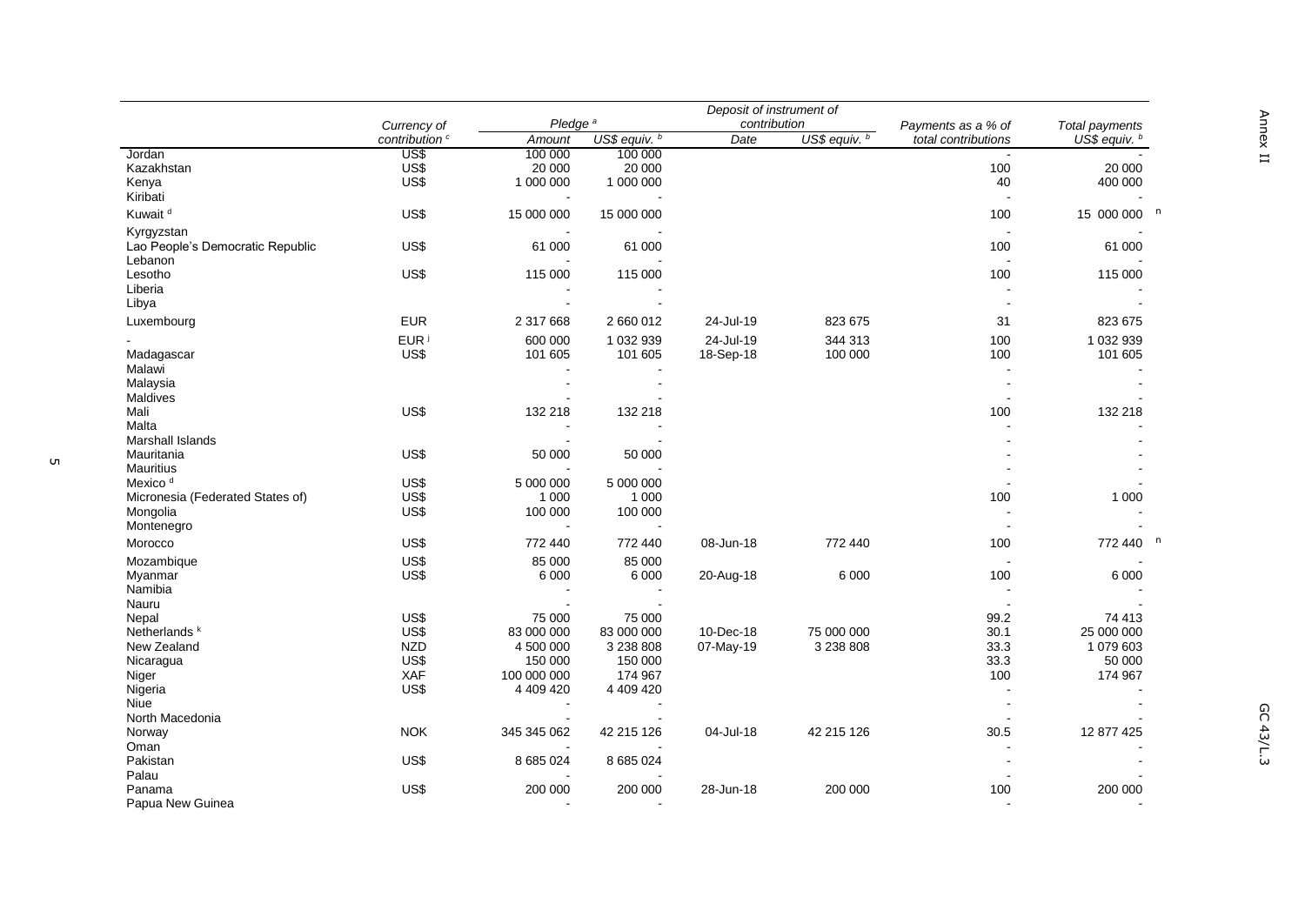|                                  |                                          | Pledge <sup>a</sup> |               | Deposit of instrument of<br>contribution |                           |                                           |                                   |
|----------------------------------|------------------------------------------|---------------------|---------------|------------------------------------------|---------------------------|-------------------------------------------|-----------------------------------|
|                                  | Currency of<br>contribution <sup>c</sup> | Amount              | US\$ equiv. b | Date                                     | US\$ equiv. $\frac{b}{b}$ | Payments as a % of<br>total contributions | Total payments<br>US\$ equiv. $b$ |
| Paraguay                         | US\$                                     | 180 279             | 180 279       | 12-Feb-19                                | 180 279                   |                                           |                                   |
| Peru                             | US\$                                     | 363 188             | 363 188       | 26-Mar-19                                | 363 188                   | 100                                       | 363 188                           |
| <b>Philippines</b>               |                                          |                     |               |                                          |                           |                                           |                                   |
| Portugal                         | <b>EUR</b>                               |                     |               |                                          |                           |                                           |                                   |
| Qatar                            |                                          |                     |               |                                          |                           |                                           |                                   |
| Republic of Korea                | US\$                                     | 11 763 768          | 11 763 768    | 21-Sep-18                                | 11 763 768                | 22.7                                      | 2 665 433                         |
| Republic of Moldova              |                                          |                     |               |                                          |                           |                                           |                                   |
| Romania                          | US\$                                     | 100 000             | 100 000       |                                          |                           | 100                                       | 100 000                           |
| <b>Russian Federation</b>        | US\$                                     | 9 000 000           | 9 000 000     | 06-Aug-18                                | 9 000 000                 | 33.3                                      | 3 000 000                         |
| Rwanda                           | US\$                                     | 100 000             | 100 000       |                                          |                           | 100                                       | 100 000                           |
|                                  |                                          |                     |               |                                          |                           | $\overline{a}$                            |                                   |
| Saint Kitts and Nevis            |                                          |                     |               |                                          |                           |                                           |                                   |
| Saint Lucia                      |                                          |                     |               |                                          |                           |                                           |                                   |
| Saint Vincent and the Grenadines |                                          |                     |               |                                          |                           | $\sim$                                    |                                   |
| Samoa                            | US\$                                     | 10 000              | 10 000        |                                          |                           | 100                                       | 10 000                            |
| Sao Tome and Principe            |                                          |                     |               |                                          |                           |                                           |                                   |
| Saudi Arabia                     | US\$                                     | 24 512 560          | 24 512 560    |                                          |                           |                                           |                                   |
| Senegal                          |                                          |                     |               |                                          |                           |                                           |                                   |
| Seychelles                       | US\$                                     | 65 000              | 65 000        |                                          |                           | 100                                       | 65 000                            |
| Sierra Leone                     |                                          |                     |               |                                          |                           |                                           |                                   |
| Solomon Islands                  |                                          |                     |               |                                          |                           |                                           |                                   |
| Somalia                          |                                          |                     |               |                                          |                           |                                           |                                   |
| South Africa                     |                                          |                     |               |                                          |                           |                                           |                                   |
| South Sudan                      |                                          |                     |               |                                          |                           |                                           |                                   |
| Spain <sup>°</sup>               | <b>EUR</b>                               |                     |               |                                          |                           |                                           |                                   |
| Sri Lanka <sup>1</sup>           | US\$                                     | 961 589             | 961 589       | 30-Aug-18                                | 961 589                   | 31                                        | 295 589                           |
| Sudan                            | <b>EUR</b>                               | 202 593             | 232 518       |                                          |                           | 100                                       | 232 518                           |
| Suriname                         |                                          |                     |               |                                          |                           |                                           |                                   |
| Sweden                           | <b>SEK</b>                               | 480 886 713         | 57 433 025    | 14-Aug-18                                | 57 433 025                | 100                                       | 57 433 025 <sup>n</sup>           |
|                                  |                                          |                     |               |                                          |                           |                                           |                                   |
|                                  | <b>SEK</b> <sup>i</sup>                  | 100 000 000         | 11 943 151    | 10-Oct-19                                | 11 943 151                | 100                                       | 11 943 151                        |
| Switzerland                      | CHF                                      | 40 250 000          | 41 452 112    | 12-Jul-18                                | 41 452 112                | 32.9                                      | 13 645 727                        |
|                                  | CHF <sup>i</sup>                         | 12 000 000          | 12 358 394    | 29-Oct-18                                | 12 358 394                | 100                                       | 12 358 394                        |
| Syrian Arab Republic             |                                          |                     |               |                                          |                           | $\overline{a}$                            |                                   |
| Tajikistan                       | US\$                                     | 500                 | 500           |                                          |                           | 100                                       | 500                               |
| Thailand                         | US\$                                     | 288 188             | 288 188       |                                          |                           | $\sim$                                    |                                   |
| Timor-Leste                      |                                          |                     |               |                                          |                           | $\overline{a}$                            |                                   |
| Togo                             | US\$                                     | 100 000             | 100 000       |                                          |                           | 100                                       | 100 000                           |
| Tonga                            |                                          |                     |               |                                          |                           | $\sim$                                    |                                   |
| Trinidad and Tobago              |                                          |                     |               |                                          |                           |                                           |                                   |
| Tunisia                          | US\$                                     | 976 377             | 976 377       | 26-Mar-18                                | 976 377                   | 29                                        | 278 462                           |
| Turkey                           | US\$                                     | 4 952 754           | 4 952 754     | 19-Mar-19                                | 4 952 754                 | 19                                        | 952 754                           |
| Tuvalu                           |                                          |                     |               |                                          |                           |                                           |                                   |
| Uganda <sup>1</sup>              | US\$                                     | 200 000             | 200 000       |                                          |                           | 97                                        | 193 498                           |
|                                  |                                          |                     |               |                                          |                           |                                           |                                   |
| <b>United Arab Emirates</b>      | US\$                                     | 2 960 627           | 2 960 627     | 20-Jun-18                                | 2 960 627                 | 32.4                                      | 960 628                           |
| <b>United Kingdom</b>            | <b>GBP</b>                               | 64 034 550          | 83 378 320    | 24-Jul-18                                | 58 365 234                | 33                                        | 27 903 320                        |
| United Republic of Tanzania      |                                          |                     |               |                                          |                           |                                           |                                   |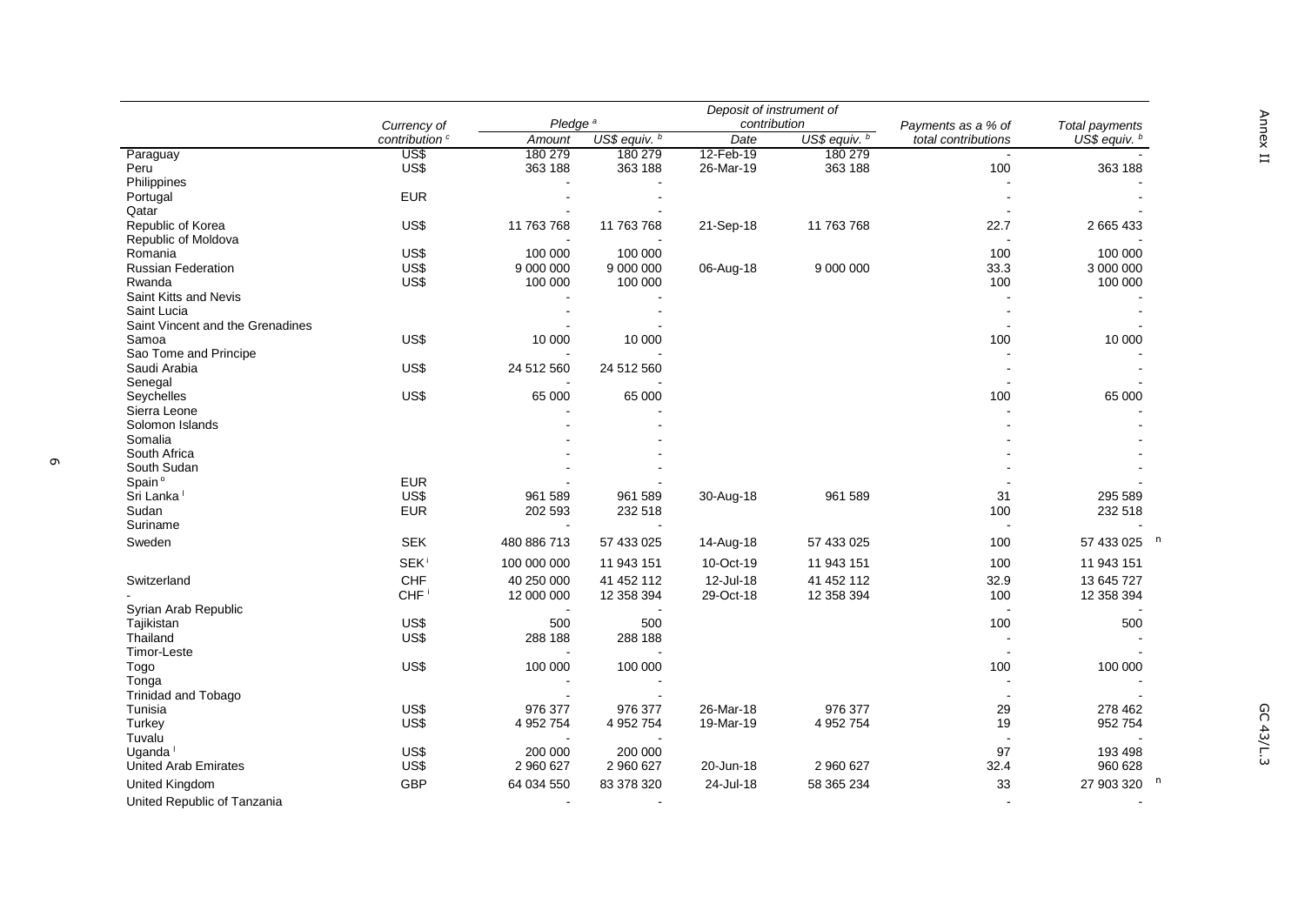|                                    | Deposit of instrument of  |                     |                 |              |               |                     |                 |
|------------------------------------|---------------------------|---------------------|-----------------|--------------|---------------|---------------------|-----------------|
|                                    | Currency of               | Pledae <sup>a</sup> |                 | contribution |               | Payments as a % of  | Total payments  |
|                                    | contribution <sup>c</sup> | Amount              | US\$ equiv. $b$ | Date         | US\$ equiv. b | total contributions | US\$ equiv. $b$ |
| <b>United States</b>               | US\$                      | 26 456 520          | 26 456 520      |              |               | 100                 | 26 456 520      |
| Uruguay                            | US\$                      | 200 000             | 200 000         |              |               | 100                 | 200 000         |
| Uzbekistan                         |                           |                     |                 |              |               |                     |                 |
| Vanuatu                            |                           |                     |                 |              |               |                     |                 |
| Venezuela (Bolivarian Republic of) |                           |                     |                 |              |               |                     |                 |
| Viet Nam                           | US\$                      | 580 314             | 580 314         | 18-Jun-19    | 580 314       |                     |                 |
| Yemen                              |                           |                     |                 |              |               |                     |                 |
| Zambia <sup>1</sup>                | US\$                      | 400 000             | 400 000         |              |               |                     | 148             |
| Zimbabwe                           | US\$                      | 100 000             | 100 000         |              |               |                     |                 |
| Total contributions                |                           |                     | 008 718 435     |              | 871 233 207   |                     | 455 881 189     |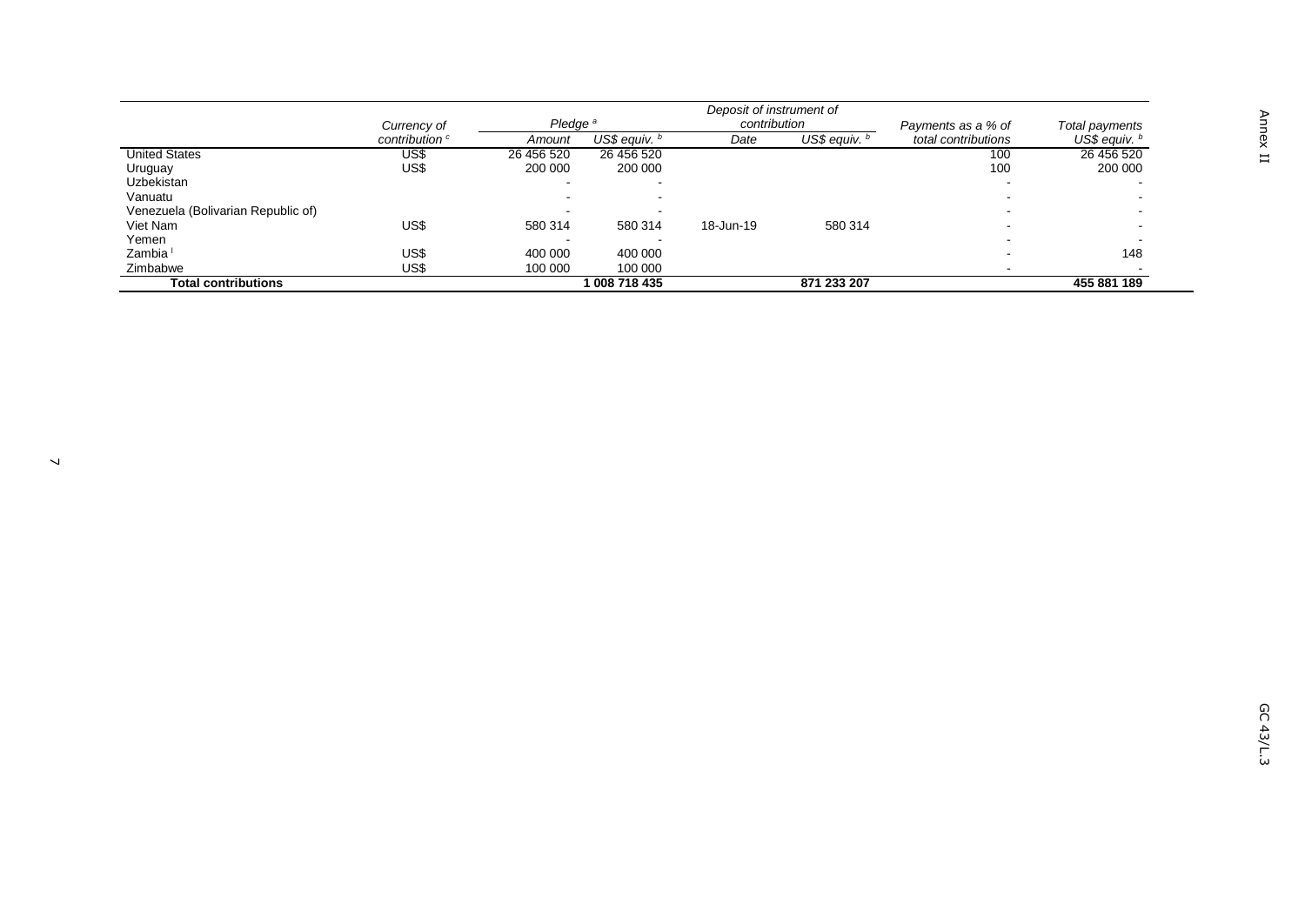### **Footnotes**

<sup>a</sup> For this report, pledges include: (i) explicit expressions of Members' current intentions to contribute to the Fund's resources; and (ii) direct payments received by the Fund without prior announcement.

<sup>b</sup> Amount is converted into United States dollars by applying the average exchange rate as described in paragraph 10 of Governing Council resolution 203/XLI.

<sup>c</sup> The following abbreviations are used for currencies:

| CAD: Canadian dollar       | GBP: pound sterling     | SEK: Swedish krona             |
|----------------------------|-------------------------|--------------------------------|
| CHF: Swiss franc           | JPY: Japanese yen       | US\$: United States dollar     |
| CNY: Chinese yuan renminbi | NOK: Norwegian krone    | XAF: Central African CFA franc |
| FUR: euro                  | NZD: New Zealand dollar |                                |

d Subject to government/parliamentary approval and internal legal procedures.

e An amount of US\$10 million equivalent in CNY was announced as supplementary funding for South-South and Triangular Cooperation and has now been disbursed to IFAD.

<sup>f</sup> Effective 19 April 2018, the Kingdom of Swaziland was renamed the Kingdom of Eswatini.

<sup>g</sup> The core contribution is denominated in US\$. The grant element of the concessional partner loan (CPL) is reported in US\$. The loan is denominated in EUR.

<sup>h</sup> Grant element of a CPL.

<sup>i</sup> Unrestricted complementary contribution (UCC) for climate mainstreaming.

<sup>j</sup> UCC for nutrition mainstreaming.

k Maximum amount subject to confirmation of the central scenario comprised of a replenishment contributions target of US\$1.2 billion and a programme of loans and grants target of US\$3.5 billion.

<sup>1</sup> Advance payment to IFAD11 using overpayment from IFAD10.

m Summary of CPLs:

|              | Currency of               | CPL        |                          | <b>Grant element of CPL</b> |                 |
|--------------|---------------------------|------------|--------------------------|-----------------------------|-----------------|
| Member State | contribution <sup>c</sup> | Amount     | US\$ eauiv. <sup>b</sup> | Amount                      | US\$ equiv. $b$ |
| Finland      | EUR                       | 50 000 000 | 57 385 516               | 19 977 838                  | 22 928 771      |
| France       | EUR                       | 50 000 000 | 57 385 516               | 20 915 344                  | 24 004 756      |
| India        | US\$                      | 20 000 000 | 20 000 000               | 4 115 227                   | 4 115 227       |
|              |                           |            |                          |                             | 51 048 754      |

<sup>n</sup> Payment in promissory notes.

<sup>o</sup> The contribution of EUR 600,000 received has been applied as DSF compensation towards IFAD10 and IFAD11 in line with the respective Governing Council Resolutions.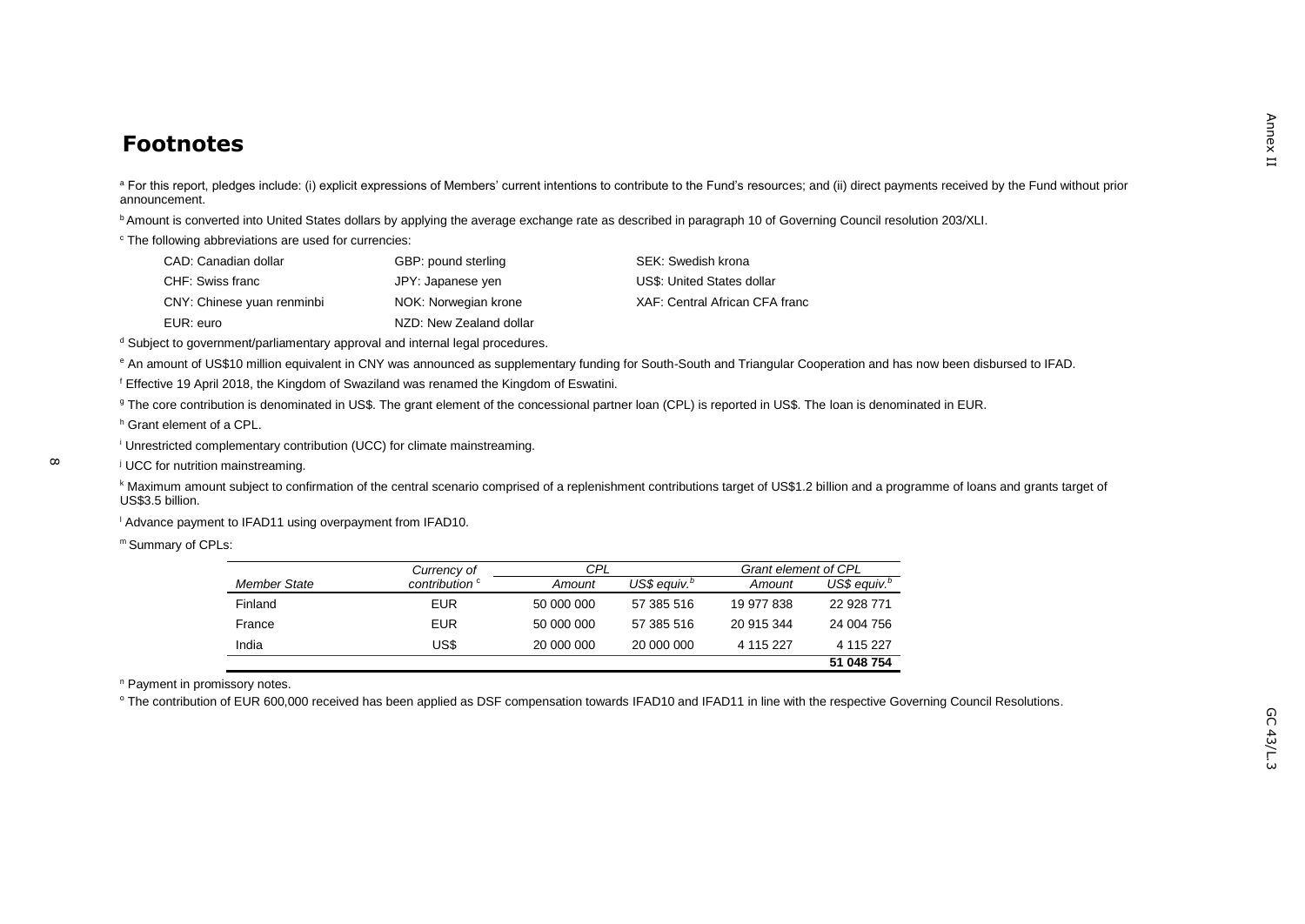# **Status of Debt Sustainability Framework compensation contributions to IFAD11**

As at 31 December 2019

|                         |                           |                  | Pledge <sup>a</sup><br>Deposit of instrument of contribution |           |                 |                          | Total                    |   |
|-------------------------|---------------------------|------------------|--------------------------------------------------------------|-----------|-----------------|--------------------------|--------------------------|---|
|                         | Currency of               |                  |                                                              |           |                 | Payments as a % of total | payments                 |   |
| Country                 | contribution <sup>c</sup> | Amount           | US\$ equiv. $b$                                              | Date      | US\$ equiv. $b$ | contributions            | US\$ equiv. <sup>b</sup> |   |
| Angola                  | US\$                      | 74 807           | 74 807                                                       |           |                 | 100                      | 74 807                   |   |
| Argentina               | US\$                      | 98 430           | 98 430                                                       |           |                 |                          |                          |   |
| Austria                 | <b>EUR</b>                | 576 321          | 661 450                                                      | 20-Feb-19 | 661 450         | 100                      | 661 450                  |   |
| Bangladesh              | US\$                      | 23 623           | 23 623                                                       | 25-Jul-18 | 23 623          | 100                      | 23 623                   | e |
| <b>Brazil</b>           | US\$                      | 526 010          | 526 010                                                      | 20-Dec-18 | 526 010         | 100                      | 526 010                  |   |
| Cameroon                | US\$                      | 39 37 2          | 39 372                                                       |           |                 | $\sim$                   |                          |   |
| Canada                  | CAD                       | 3715531          | 2 871 353                                                    | 14-Aug-18 | 2 871 353       | 100                      | 2 871 353                |   |
| China                   | <b>CNY</b>                | 5 843 710        | 866 184                                                      | 02-Jul-18 | 866 184         | 100                      | 866 184                  |   |
| Egypt                   | US\$                      | 118 116          | 118 116                                                      |           |                 | 100                      | 118 116                  | e |
| Finland                 | <b>EUR</b>                | 626 763          | 719 342                                                      | 11-Jun-18 | 719 342         | 100                      | 719 342                  |   |
| France                  | US\$                      | 2 098 081        | 2 098 081                                                    | 27-Aug-18 | 2 098 081       | 100                      | 2 098 081                |   |
| Gabon                   | XAF                       | 7 834 532        | 13708                                                        |           |                 | $\blacksquare$           |                          |   |
| Germany                 | <b>EUR</b>                | 2 401 338        | 2756040                                                      | 24-Jul-18 | 2756040         | 100                      | 2756040                  | e |
| Ghana                   | US\$                      | 15749            | 15749                                                        |           |                 |                          |                          |   |
| Guyana                  | US\$                      | 19 002           | 19 002                                                       |           |                 | 100                      | 19 002                   |   |
| India                   | US\$                      | 984 300          | 984 300                                                      | 11-Jun-18 | 984 300         | 100                      | 984 300                  |   |
| Indonesia               | US\$                      | 196 860          | 196 860                                                      | 22-Jun-18 | 196 860         | 100                      | 196 860                  |   |
| Ireland                 | <b>EUR</b>                | 313 381          | 359 670                                                      | 04-Dec-19 | 359 670         | 100                      | 359 670                  |   |
| Italy                   | <b>EUR</b>                | 2 744 386        | 3 149 760                                                    | 11-May-18 | 3 149 760       | 100                      | 3 149 760                |   |
| Japan                   | <b>JPY</b>                | 262 945 799      | 2 362 320                                                    | 11-Jul-18 | 2 362 320       | 100                      | 2 362 320                | e |
| Kuwait <sup>d</sup>     | US\$                      | 472 464          | 472 464                                                      |           |                 | 100                      | 472 464                  | e |
| Luxembourg <sup>d</sup> | <b>EUR</b>                | 82 332           | 94 493                                                       | 24-Jul-19 | 94 493          | 100                      | 94 493                   |   |
| Morocco                 | US\$                      | 27 560           | 27 560                                                       | 08-Jun-18 | 27 560          | 100                      | 27 560                   | e |
| <b>Netherlands</b>      | US\$                      | 2 952 900        | 2 952 900                                                    | 10-Dec-18 | 2 952 900       | 100                      | 2 952 900                |   |
| Nigeria                 | US\$                      | 590 580          | 590 580                                                      |           |                 |                          |                          |   |
| Norway                  | <b>NOK</b>                | 14 654 938       | 1791426                                                      | 04-Jul-18 | 1791426         | 100                      | 1791426                  |   |
| Pakistan                | US\$                      | 314 976          | 314 976                                                      |           |                 |                          |                          |   |
| Paraguay                | US\$                      | 19721            | 19721                                                        | 12-Feb-19 |                 |                          |                          |   |
| Peru                    | US\$                      | 11812            | 11812                                                        | 26-Mar-19 | 11812           | 100                      | 11812                    |   |
| Republic of Korea       | US\$                      | 236 232          | 236 232                                                      | 21-Sep-18 | 236 232         | 100                      | 236 232                  |   |
| Saudi Arabia            | US\$                      | 787 440          | 787 440                                                      |           |                 | $\sim$                   |                          |   |
| Spain                   | <b>EUR</b>                | 476 062          | 546 381                                                      |           |                 | 100                      | 546 381                  |   |
| Sri Lanka               | US\$                      | 39 411           | 39 411                                                       | 30-Aug-18 | 39 411          | 100                      | 39 411                   |   |
| Sweden                  | <b>SEK</b>                | 19 113 287       | 2 2 8 2 7 2 8                                                | 14-Aug-18 | 2 2 8 2 7 2 8   | 100                      | 2 2 8 2 7 2 8            | e |
| Switzerland<br>Thailand | <b>CHF</b><br>US\$        | 769 154<br>11812 | 792 126<br>11812                                             | 12-Jul-18 | 792 126         | 100                      | 792 126                  |   |